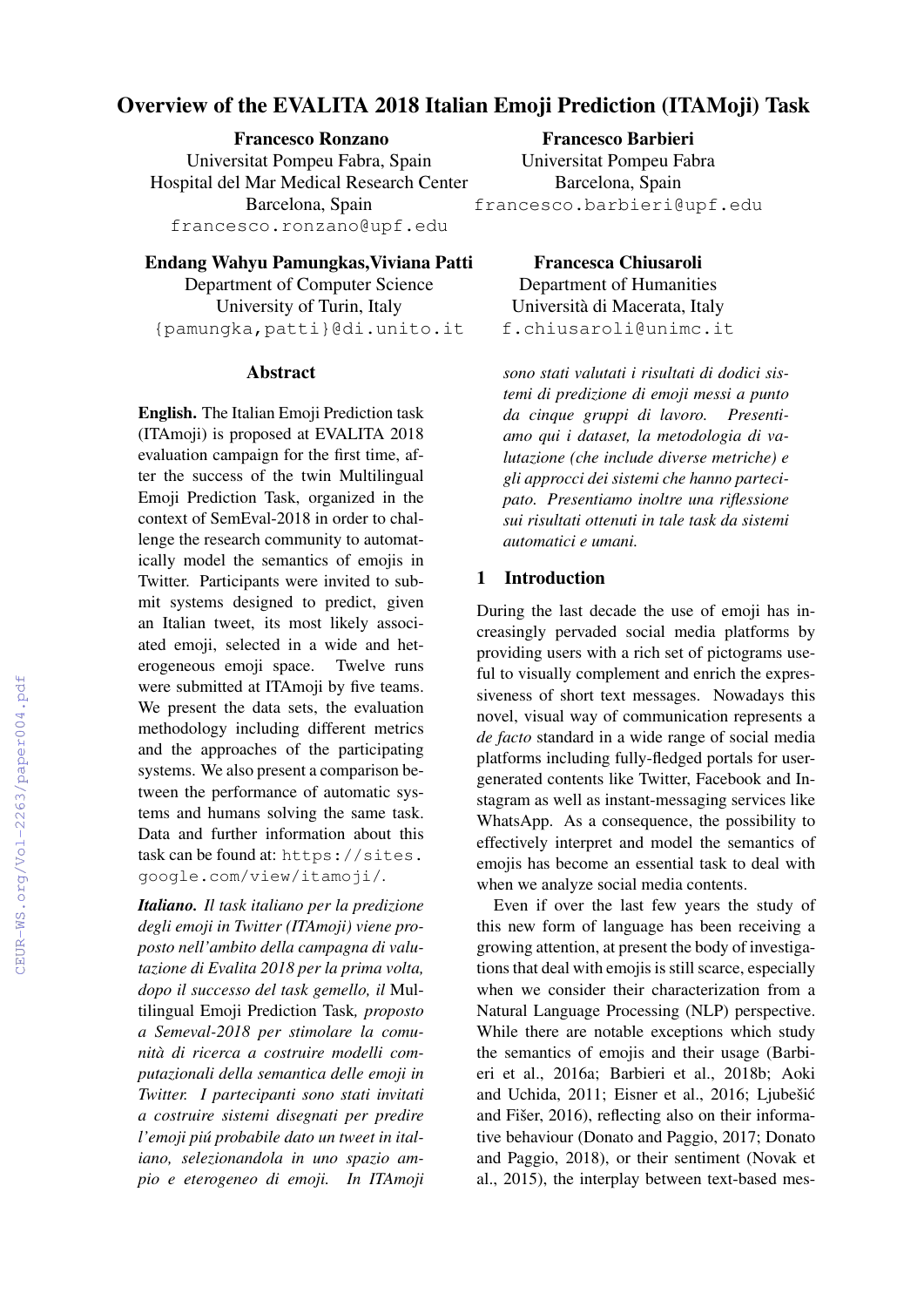sages and emojis remains still explored only by a small number of studies. Among these investigations there is the analysis of emoji predictability by (Barbieri et al., 2017), which proposed a neural model to predict the most likely emoji to appear in a text message (tweet). The task resulted to be hard, as emojis encode multiple meanings (Barbieri et al., 2016b). Related to this, in the context of the International Workshop on Semantic Evaluation (SemEVAL 2018), the Multilingual Emoji Prediction Task (Barbieri et al., 2018a) has been organized in order to challenge the research community to automatically model the semantics of emojis occurring in English and Spanish Twitter messages. The task was very successful, with 49 teams participating in the English subtask and 22 in the Spanish subtask. This motivated us to propose the shared task also for the Italian language in the context of the Evalita 2018 evaluation campaign (Caselli et al., 2018), with the twofold aim to widen the setting for cross-language comparisons for emoji prediction in Twitter and to experiment with novel metrics to better assess the quality of the automatic predictions.

In general, exciting and highly relevant avenues for research are still to explore with respect to emoji understanding, since emojis represent often an essential component of social media texts: ignoring or misinterpreting them may lead to misunderstandings in comprehending the intended meaning of a message (Miller et al., 2016). The ambiguity of emojis raises also interesting questions in application domains, think for instance to a human-computer interaction setting: how can we teach an artificial agent to correctly interpret and recognize emojis' use in spontaneous conversation? The main motivation behind this question is that an AI system able to predict emojis could contribute notably to better natural language understanding (Novak et al., 2015) and thus to other Natural Language Processing tasks such as generating emoji-enriched social media content, enhancing emotion/sentiment analysis systems, improving retrieval of social network material, and ultimately improving user profiling.

In the following, we describe the main elements of the shared task (Section 3), after proposing a brief summary about previous projects reflecting on the semantics of emojis in Italian (Section 2). Then, we cover the data collection, curation and release process (Section 4). In Section 5 we detail the evaluation metrics, we describe the participants results and we propose a first comparison with performances of humans solving the same task. We conclude the paper with some reflections on the outcomes of the proposed task.

### 2 Emojis and Italian

We can observe a growing interest on the semantics of emojis in relation with Italian. In particular, some recent interesting projects have been carried out in the last years, which address the issue in a translation framework, investigating the possibility to translate from Italian literary texts into the universal visual language of emoji (Chiusaroli, 2015; Monti et al., 2016). In particular, the *Emojitaliano project* was launched as a translation project of the Italian novel *Pinocchio* in emoji (Chiusaroli, 2017) on Twitter. An original approach based on crowdsourcing was adopted, by involving for the translation task the Twitter community named as *Scritture Brevi*.

The Twitter community #scritturebrevi The community (#scritturebrevi, @FChiusaroli, 10,151 followers in November 2018) had previously been involved in experiments of creative writing, also in emojis: with the hashtag #inemoticon, on Twitter, experiments of mixed translation - words and emojis – have been carried out, experiencing the semantic versatility of emojis, and their values in rebus writings. Translating the whole *Pinocchio* book was a more complex and engaging task, especially for its focus on developing a common code base, in terms of glossary and grammar, which is absolute new with respect to previous projects. The translation of Pinocchio started on February 2016. Everyday, for 28 weeks, sentences taken from Pinocchio were tweeted, and the followers were invited to suggest their translations to emoji; at the end of each day, the official version of the translation was validated and published. An online tool *Emojiitalianobot* has been developed in order to support the community to memorize the semantic values assigned to each emoji during the collective translation process. Since its first beginning on Twitter, the project was an instant success, becoming a viral web phenomenon thanks to the *Scritture brevi* community. Therefore, it was a natural choice to involve the same Twitter community to reflect on the semantics of emoji from a different perspective, i.e. the one we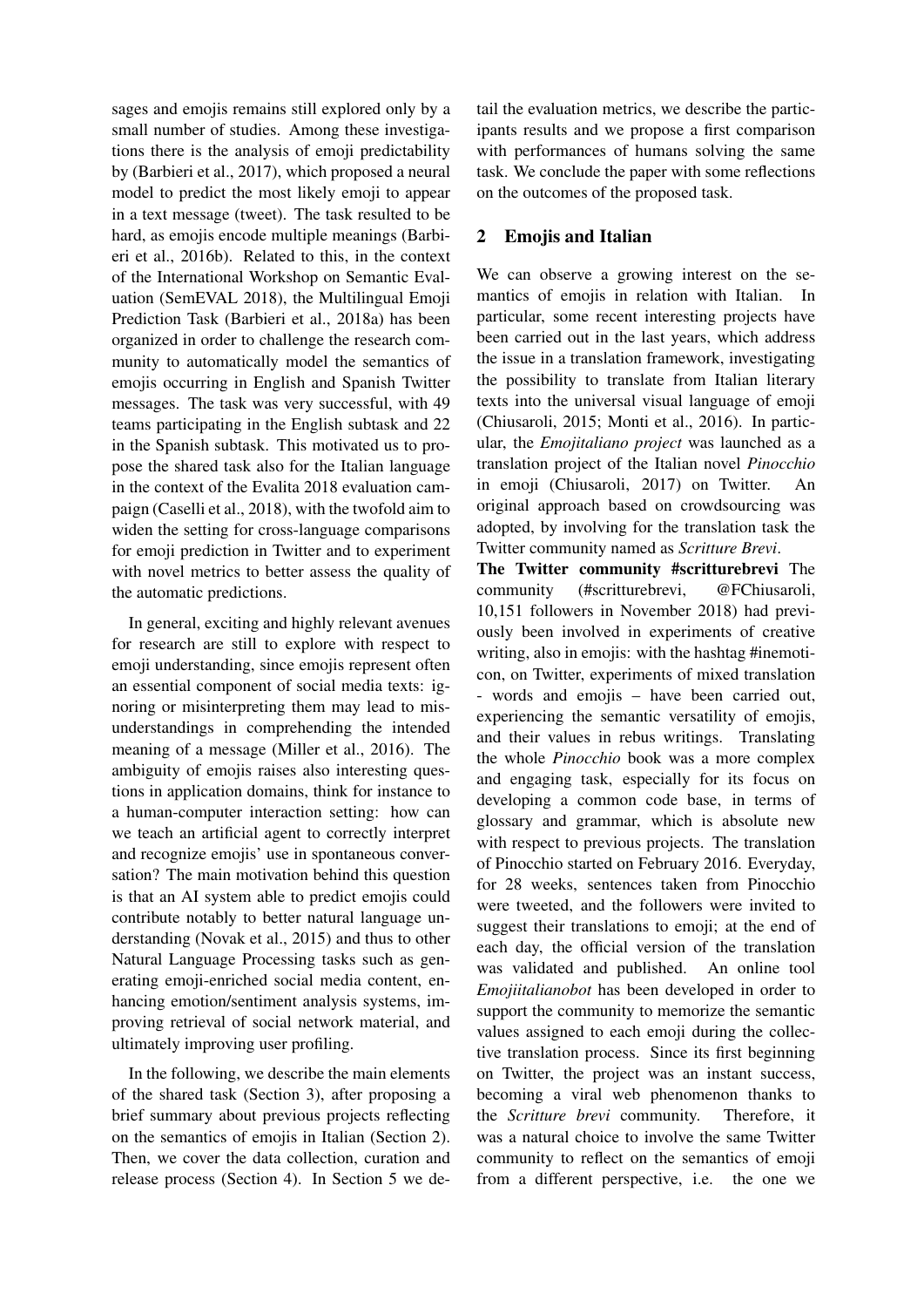propose in the context of the ITAmoji shared task, thus helping us to understand how humans are good at predicting emojis (see Section 5.5.2).

## 3 Task Description

We invited participants to submit systems designed to predict, given a tweet in Italian, its most likely associated emoji, only based on the text of the tweet. As for the experimental setting, for simplicity purposes, we considered tweets including only one emoji (eventually repeated). After removing the emoji from the tweet, we asked users to predict it. We challenged systems to predict



Figure 1: Example of tweet with an emoji at the end, considered in the emoji prediction task.

emojis among a wide and heterogeneous emoji space. In particular, we selected the tweets that included one of the twenty five emojis that occur most frequently in the Twitter data we collected (see Table 1). Therefore, the task can be seen as a multi-class classification task where systems should predict one of 25 possible emojis from the text of a given tweet. Each participant was allowed to submit up to three system runs. Participants were allowed to use additional data to train the systems such as lexicons and pre-trained word embeddings. In order to have the possibility to perform a finer grained evaluation of results, we encouraged participants to submit, for each tweet, not only the most likely emoji predicted but also the complete *rank* from the most likely to the less likely emoji to be associated to the text of the tweet.

## 4 Task Data

The data for this task were retrieved from Twitter by experimenting with two different approaches: (i) gathering Twitter stream on (geolocalized) Italian tweets from October 2015 to February 2018; and (ii) retrieving tweets from the followers of the most popular Italian newspaper's accounts. We randomly selected 275, 000 tweets from these collections by choosing tweets that contained one and only one emoji over 25 most frequent emojis listed in Table 1. We split our data into two sets consisting of 250, 000 *training* samples and 25, 000 *test* samples.

| Emoji                                                     | % Tweet in Train and Test set |
|-----------------------------------------------------------|-------------------------------|
|                                                           | 20.27                         |
| $\bullet$                                                 | 19.86                         |
| B                                                         | 9.45                          |
| $\bullet$                                                 | 5.35                          |
| $\ddot{\mathbf{c}}$                                       | 5.13                          |
| $\bigoplus$                                               | 4.11                          |
| $\mathbf{G}$                                              | 3.54                          |
| $\frac{1}{3}$                                             | 3.33                          |
| ❤                                                         | 2.80                          |
| 小                                                         | 2.57                          |
| $\sqrt{2}$                                                | 2.18                          |
| $\mathbf{S}$                                              | 2.16                          |
|                                                           | 2.03                          |
| $\bullet$                                                 | 1.94                          |
| \$                                                        | 1.78                          |
| $\mathcal{L}% _{M_{1},M_{2}}^{\alpha,\beta}(\varepsilon)$ | 1.67                          |
| $\ddot{\mathbf{c}}$                                       | 1.55                          |
| C                                                         | 1.52                          |
| ÍÌ                                                        | 1.49                          |
| $\uparrow$ <sub>TOP</sub>                                 | 1.39                          |
|                                                           | 1.37                          |
| ☀                                                         | 1.28                          |
| Ø                                                         | 1.12                          |
|                                                           | 1.07                          |
|                                                           | 1.06                          |

Table 1: The distribution (percentage) for each emoji in the train and test set

# 5 Evaluation

In this section we present the evaluation setting for the ITAmoji shared task.

## 5.1 Metrics

The evaluation of the emoji prediction systems has been based on the classic *precision* and *recall* metrics over each emoji. The final ranking of the participating teams of ITAmoji 2018 relies on the Macro F1 score computed with respect to the most likely emoji predicted, given the text of each tweet of the test set, in line with the proposal in the twin task at Semeval 2018 for English and Spanish (Barbieri et al., 2018a). In this way we intend to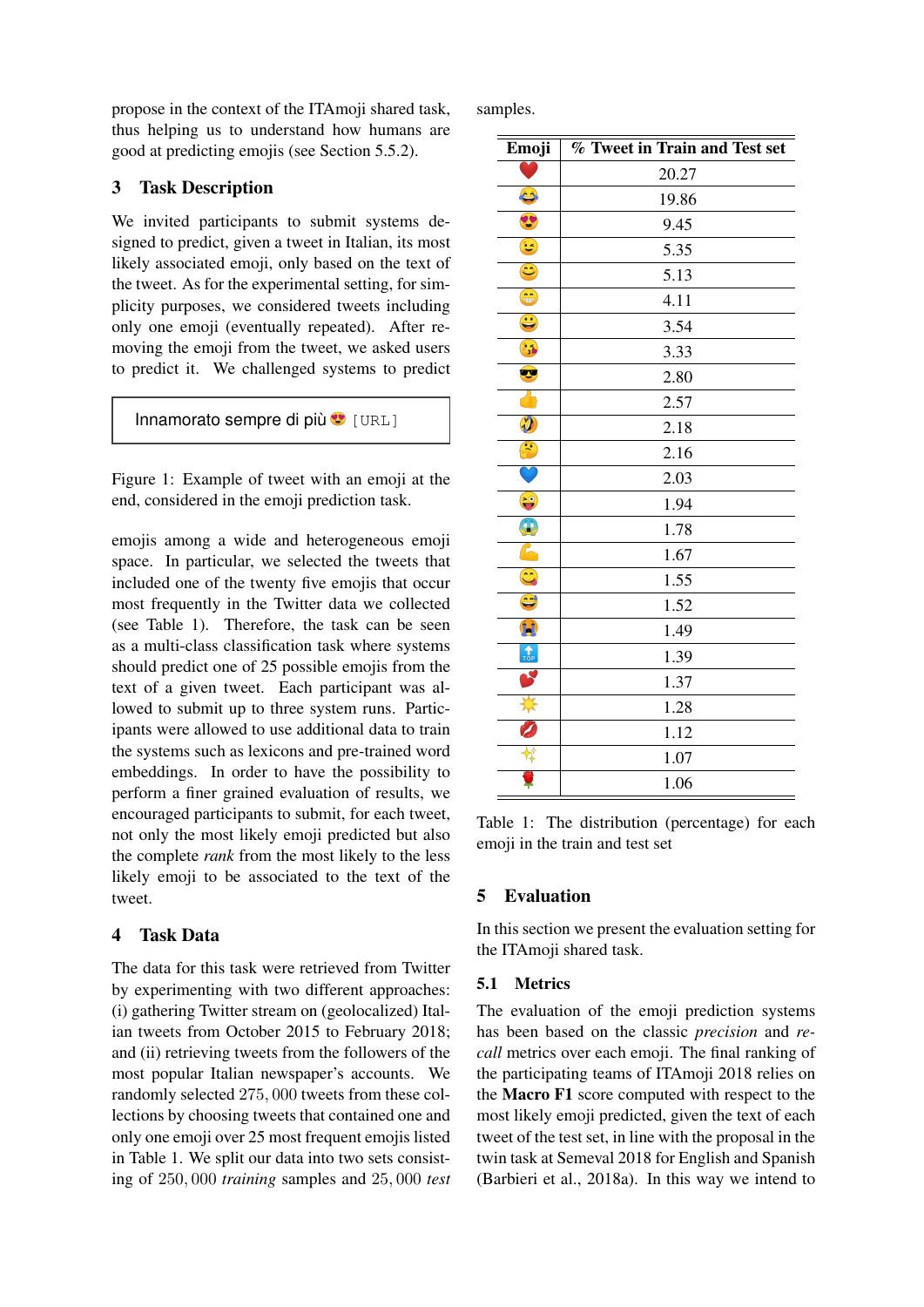encourage systems to perform well overall, which would inherently mean a better sensitivity to the use of emojis in general, rather than for instance overfitting a model to do well in the three or four most common emojis of the test data.

In general, the identification of a coherent and effective approach to compare the performance of distinct emoji prediction systems is not an easy task. We have often the clear impression that the semantics of some sets of emojis can be similar, therefore it would be interesting to have a way to compare and evaluate at a finer grained level the emoji prediction quality of two distinct systems, when they both fail in predicting the right emoji to associate to a tweet. In such cases, indeed, it can be important to distinguish between the system that identifies the right prediction among the most likely emojis to be associated to that tweet and the one that characterizes the right prediction as an emoji that is unlikely to be associated to that tweet. In order to catch this aspect, we gave ITAmoji participants the possibility to submit as emoji predictions, the *ordered ranking* of the 25 emojis considered in ITAmoji. Systems providing the ranked list of emoji predictions were also compared by considering the following additional *emoji-rankbased metrics*: Accuracy@5/10/15/20 and Coverage Error. All the submissions we received provided the ranked list of 25 emojis as predictions: as a consequence it was possible to compute the emoji-rank-based metrics considered for all of them.

A detailed description of all the evaluation metrics we considered to compare the quality of emoji prediction approaches is given below. The following three standard metrics are computed by considering only the emoji predicted as the most likely one to be associated to the text of a tweet:

- Macro F1: compute the F1 score for each label (emoji), and find their un-weighted mean (exploited to determine the final ranking of the participating teams);
- Micro F1: compute the F1 score globally by counting the total true positives, false negatives and false positives across all label (emo $i$ is);
- Weighted F1: compute the F1 score for each label (emoji), and find their average, weighted by support (the number of true instances for each label);

Regarding the emoji-rank-based metrics, we considered:

- Coverage error: compute how far we need to go through the ranked scores of labels (emojis) to cover all true labels;
- Accuracy@n: is the accuracy value computed by considering as right predictions the ones in which the right label (emoji) is among the top N most likely ones.

### 5.2 Baseline

In order to compare the performance of the ITAmoji participating systems with baseline approaches, we considered three different baselines: - Majority baseline: for each text of a tweet we predict the ordered list of 25 most-likely emojis sorted by their frequency in the training set, that is, we always predict as first choice the red heart, and as last choice the rose emoji.

- Weighted random baseline: for each text of a tweet we predict the ordered list of the 25 mostlikely emojis where the first prediction is randomly selected taking in consideration the labelfrequency in the training set (in order to keep the same labels distribution) and the rest of the predictions (from the second to the last one) are generated by considering the rest of emojis sorted by label-frequency.

- FastText baseline: for each text of a tweet we predict the ordered list of the 25 most-likely emojis by relying on fasttext with basic parameters<sup>1</sup> and pretrained embeddings with 300 dimensions (Barbieri et al., 2016a).

#### 5.3 Participating Systems and Results

We received 12 submissions in total from 5 different teams. The main approaches and features of participating teams are described below.

FBK\_FLEXED\_BICEPS (Andrei et al., 2018) This system exploit recurrent neural network architecture Bidirectional Long Short Term Memory (Bi-LSTM), together with user based features to deal with this task. They concatenate the output of Bi-LSTM network that take word sequence as input with the user history distribution in using emoji. Finally, the softmax activation is used to get the probability distribution of the 25 emoji labels.

<sup>1</sup>https://fasttext.cc/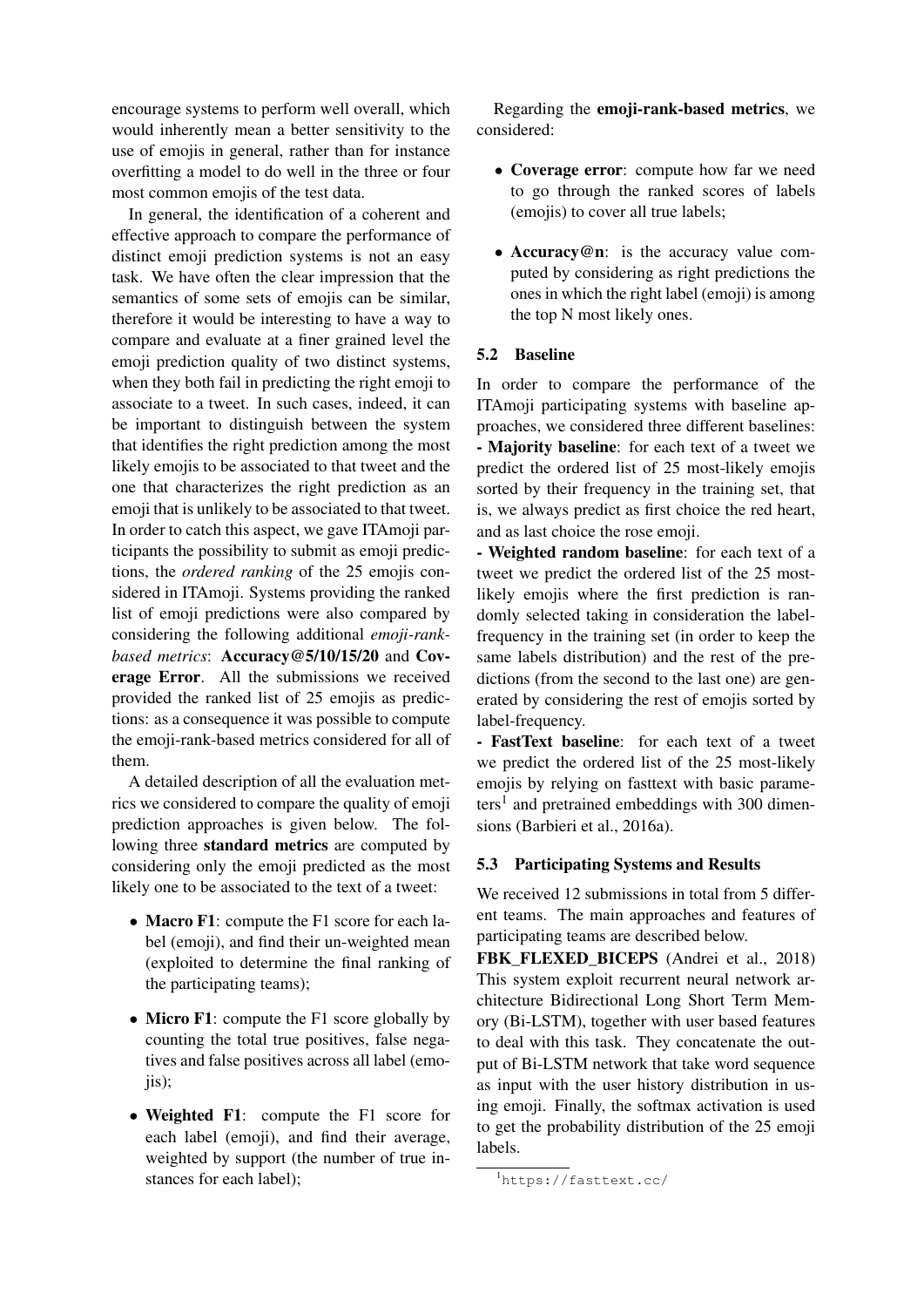GW2017 (Mauro and Xileny, 2018) This system based on ensemble of two models, Bi-LSTM and LightGBM<sup>2</sup>. The first model uses two different word2vec models based on the time creation, while the second model exploits several surfaces feature extracted from tweet text (e.g., number of words, number of characters).

CIML-UNIPI (Daniele et al., 2018) This system is based on ensemble composed of 13 models (12 basen on TreeESNs and one on LSTM over characters. Models based on TreeESN are built by varying the number of reservoir units, activation function, readout and parser.

sentim (Jacob, 2018) This system relies on a convolutional neural network (CNN) architecture which uses character embedding as input. 9 layers of residual dilated convolutions with skip connections are applied, followed by a ReLU activation to increase nonlinearity.

UNIBA (Lucia and Daniela, 2018) This system is built by using ensemble classifier based on  $WEXA<sup>3</sup>$  and scikit-learn<sup>4</sup>. Several features are exploited by using micro-blogging based feature, sentiment based feature, and semantic based feature.

Table 2 shows the official results of ITAmoji 2018 task, ordered by decreasing Macro F1. The best performing system was proposed by the *FBK\_FLEXED\_BICEPS* team, which achieves 0.365312 in Macro F1. Overall, we can see that systems which exploit neural network architecture obtained good performances in this task, especially when relying on Bi-LSTM model. Table 3 shows the performance of ITAmoji systems with respect to emoji-rank-based metrics.

#### 5.4 Analysis

From Table 2 we can notice that the ranking order of the 5 system runs that obtained the best Macro F1 is substantially preserved when we consider Micro F1 or Weighted F1. Anyway, with respect to Macro F1, when we consider Micro F1 the differences among the scores obtained by the top-performing systems tend to be substantially smaller: for instance the Macro F1 of the best system is greater by a factor of 1.64 with respect to the fifth system, while the Micro F1 of the best system is greater by a factor of 1.18 with respect to the fifth system (ranked by Micro F1). This fact

can be motivated by the trend, when we consider Micro F1, to favour systems that tend to overfit their prediction model to do well in the most common emojis of the test data with respect to systems with good performances over all emojis: this fact confirms our choice to select Macro F1 as the official metric to rank ITAmoji 2018 participating systems.

From Table 3 we can see how the order to the top-5 best performing systems in terms of Macro F1 is substantially preserved when we consider the emoji-rank-based metrics Coverage Error and Accuracy@5 (except for the switch between the fourth and fifth best performing approach).

If we consider the performance of our three baseline systems (described in Section 5.2) we can notice from Table 2 that, as expected, FastText is the best performing baseline approach: a FastText embedding based prediction system would have ranked as eight by Macro F1 in ITAmoji 2018.

Table 6 shows the highest F1 score for each emoji / label across all ITAmoji 2018 team submissions. We can notice that even if specific emois like  $\bigcirc$ ,  $\bigcirc$ ,  $\uparrow$ , or  $\mathcal{H}$  are characterized by a small percentage of training samples (about 1%), prediction systems manage to obtain high Macro F1 scores. In contrast, when we consider emojis like  $\bullet$  or  $\bullet$ , even if there are more training samples available with respect to the previous set of emojis (more than  $2\%$ ), we observe that the prediction systems do not manage to get high Macro F1 scores. This fact can be explained by the variability of the context of use that characterizes the latter set of emojis that makes it difficult for system to learn to predict.

To conclude our analysis, we have to notice that the three runs that obtained the highest Macro F1 scores, to predict the emojis exploited, besides the text of a tweet, the way the author of that tweet used emojis in previous tweets. This fact highlights that the choice of an emoji strongly depends on the preferences and writing style of each individual, both representing relevant inputs to model in order to improve emoji prediction quality.

#### 5.5 Emoji prediction by humans

In this section we present a preliminary discussion of the results of two experiments designed in order to evaluate how humans perform when they are requested to identify the most likely emoji(s) to associate to the text of an Italian tweet. The

 $^{2}$ https://github.com/Microsoft/LightGBM <sup>3</sup>https://www.cs.waikato.ac.nz/ml/weka/

<sup>4</sup>http://scikit-learn.org/stable/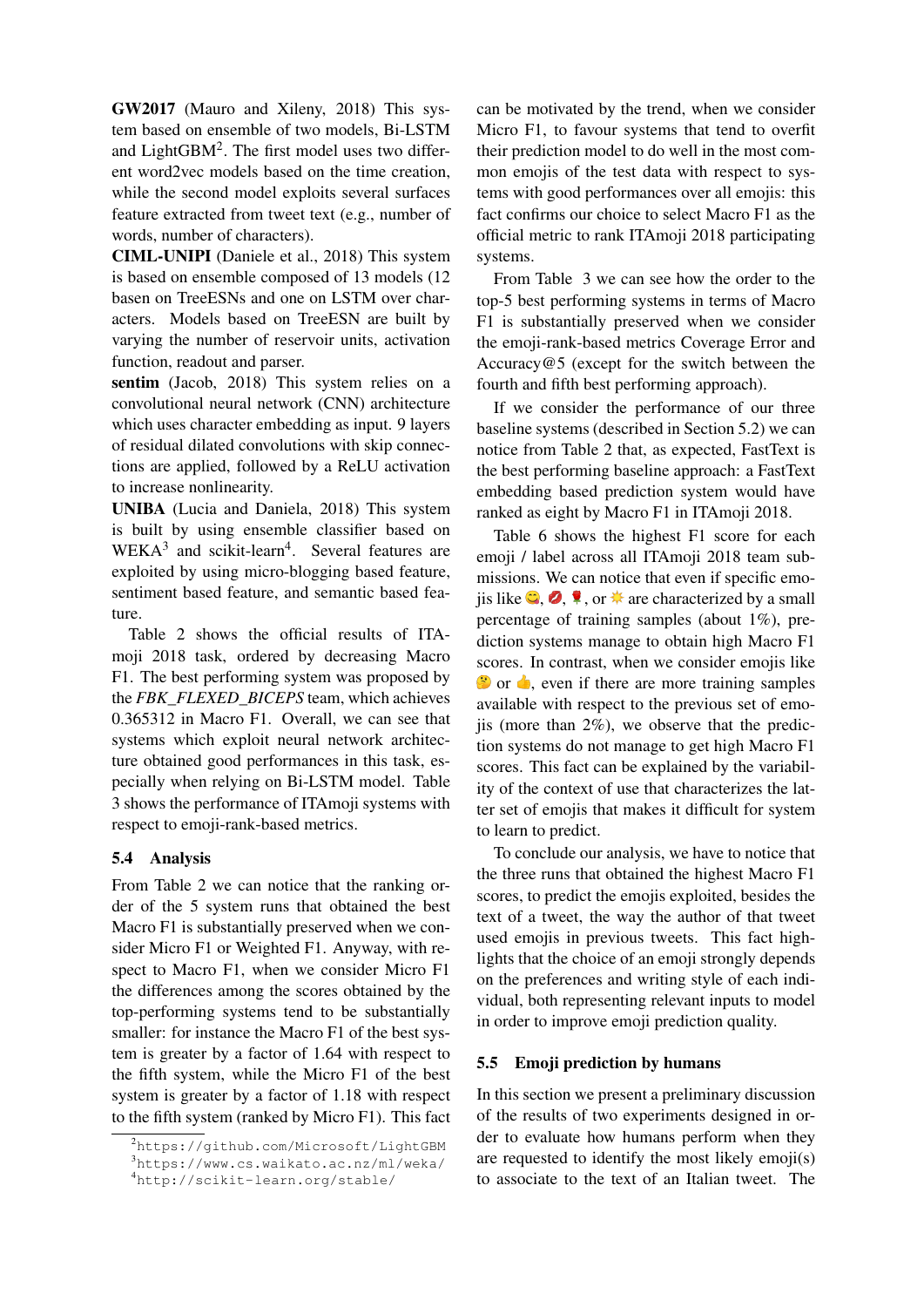| Rank | Team                     | <b>Run Name</b>    | Macro F1 | Micro F1 | <b>Weighted F1</b> |
|------|--------------------------|--------------------|----------|----------|--------------------|
|      | FBK FLEXED BICEPS        | base ud 1f         | 36.53    | 47.67    | 46.98              |
| 2    | FBK FLEXED BICEPS        | base ud 10f        | 35.63    | 47.62    | 46.58              |
| 3    | FBK FLEXED BICEPS        | base tr 10f        | 29.21    | 42.35    | 39.57              |
| 4    | GW2017                   | $g$ w $2017$ p     | 23.29    | 40.09    | 37.81              |
| 5    | GW2017                   | gw2017_e           | 22.21    | 42.19    | 36.90              |
| 6    | <b>CIML-UNIPI</b>        | run1               | 19.24    | 29.12    | 31.48              |
| 7    | <b>CIML-UNIPI</b>        | run2               | 18.80    | 37.63    | 34.101             |
|      | <b>FastText baseline</b> |                    | 11.96    | 28.72    | 27.02              |
| 8    | sentim                   | Sentim Test Run 3  | 10.62    | 29.43    | 23.24              |
| 9    | sentim                   | Sentim Test Run 2  | 10.23    | 31.27    | 23.11              |
|      | Weighted random baseline |                    | 3.94     | 10.36    | 10.36              |
| 10   | GW2017                   | $g_{W}2017$ pe     | 3.75     | 11.95    | 10.97              |
| 11   | <b>UNIBA</b>             | itamoji_uniba_run1 | 3.19     | 27.38    | 15.61              |
| 12   | sentim                   | Sentim Test Run 1  | 1.95     | 6.48     | 3.99               |
|      | <b>Majority baseline</b> |                    | 1.35     | 20.28    | 6.84               |

Table 2: Official Results of ITAmoji Shared Task: evaluation metrics computed by considering only the emoji predicted as the most likely one to be associated to the text of a tweet. Teams runs are ranked by Macro F1. The table shows also the performance of the three baselines considered in ITAmoji, ranked with respect to their Macro F1.

| Rank | Team                     | <b>Run Name</b>    | <b>Coverage Error</b> | Accuracy@5/10/15/20           |
|------|--------------------------|--------------------|-----------------------|-------------------------------|
|      | <b>FBK FLEXED BICEPS</b> | base_ud_1f         | 3.47                  | 81.67/92.14/96.86/99.10       |
| 2    | FBK_FLEXED_BICEPS        | base_ud_10f        | 3.49                  | 81.53/91.94/96.82/99.17       |
|      | <b>FBK FLEXED BICEPS</b> | base tr 10f        | 4.35                  | 74.54 / 87.50 / 94.34 / 98.00 |
|      | GW2017                   | $g$ w $2017$ p     | 5.66                  | 67.18 / 81.49 / 89.42 / 92.99 |
| 5    | GW2017                   | gw2017 e           | 4.60                  | 71.30 / 85.90 / 94.30 / 98.25 |
| 6    | CIML-UNIPI               | run1               | 5.43                  | 64.60 / 83.02 / 93.00 / 98.01 |
|      | <b>CIML-UNIPI</b>        | run2               | 5.11                  | 68.46 / 83.86 / 92.38 / 97.28 |
|      | <b>FastText baseline</b> |                    | 7.23                  | 59.07 / 74.22 / 82.58 / 88.89 |
| 8    | sentim                   | Sentim Test Run 3  | 6.41                  | 58.53 / 76.93 / 88.52 / 95.74 |
| 9    | sentim                   | Sentim Test Run 2  | 6.33                  | 57.60 / 77.17 / 89.70 / 96.41 |
|      | Weighted random baseline |                    | 6.92                  | 59.06/76.11/86.42/94.10       |
| 10   | GW2017                   | $g$ w $2017$ pe    | 13.49                 | 27.93 / 43.04 / 56.00 / 66.27 |
| 11   | <b>UNIBA</b>             | itamoji_uniba_run1 | 6.70                  | 58.78 / 75.97 / 86.36 / 93.53 |
| 12   | sentim                   | Sentim Test Run 1  | 12.45                 | 29.20 / 48.78 / 64.38 / 74.04 |
|      | <b>Majority baseline</b> |                    | 6.63                  | 60.07 / 76.43 / 86.51 / 94.12 |

Table 3: Official Results of ITAmoji Shared Task: emoji-rank-based metrics (Coverage error and Accuracy@n). Teams runs ranked by Macro F1. The table shows also the performance of the three baselines considered in ITAmoji, ranked with respect to their Macro F1.

final purpose here is to explore if humans are better than automated systems in the emoji prediction task from text, or viceversa. In an attempt to consider an uniform set of emojis in our experimental settings, in both human emoji prediction experiments described in the rest of this section we decided to focus only on the 15 emojis shown in Table 4. This group of emojis includes all the yellow-face emojis considered in the ITAmoji task (Table 1).

### 5.5.1 Figure 8 human annotation

We selected 1,005 tweets with one face-emojis from the ITAmoji test set and set up a collaborative annotation task in Figure Eight  $(F8)^5$  by asking an-

Table 4: The set of 15 face emoji considered in the human annotation experiments.

notators to chose the first, second and third most likely face emoji they would associate to the text of each tweet <sup>6</sup>. The set of 1,005 tweets to annotate was perfectly balanced across the 15 face emojis considered. A total of 64 annotators from the F8

<sup>5</sup>https://www.figure-eight.com/

<sup>6</sup> Instructions provided to annotators (in Italian) here: http://bit.ly/itaMoji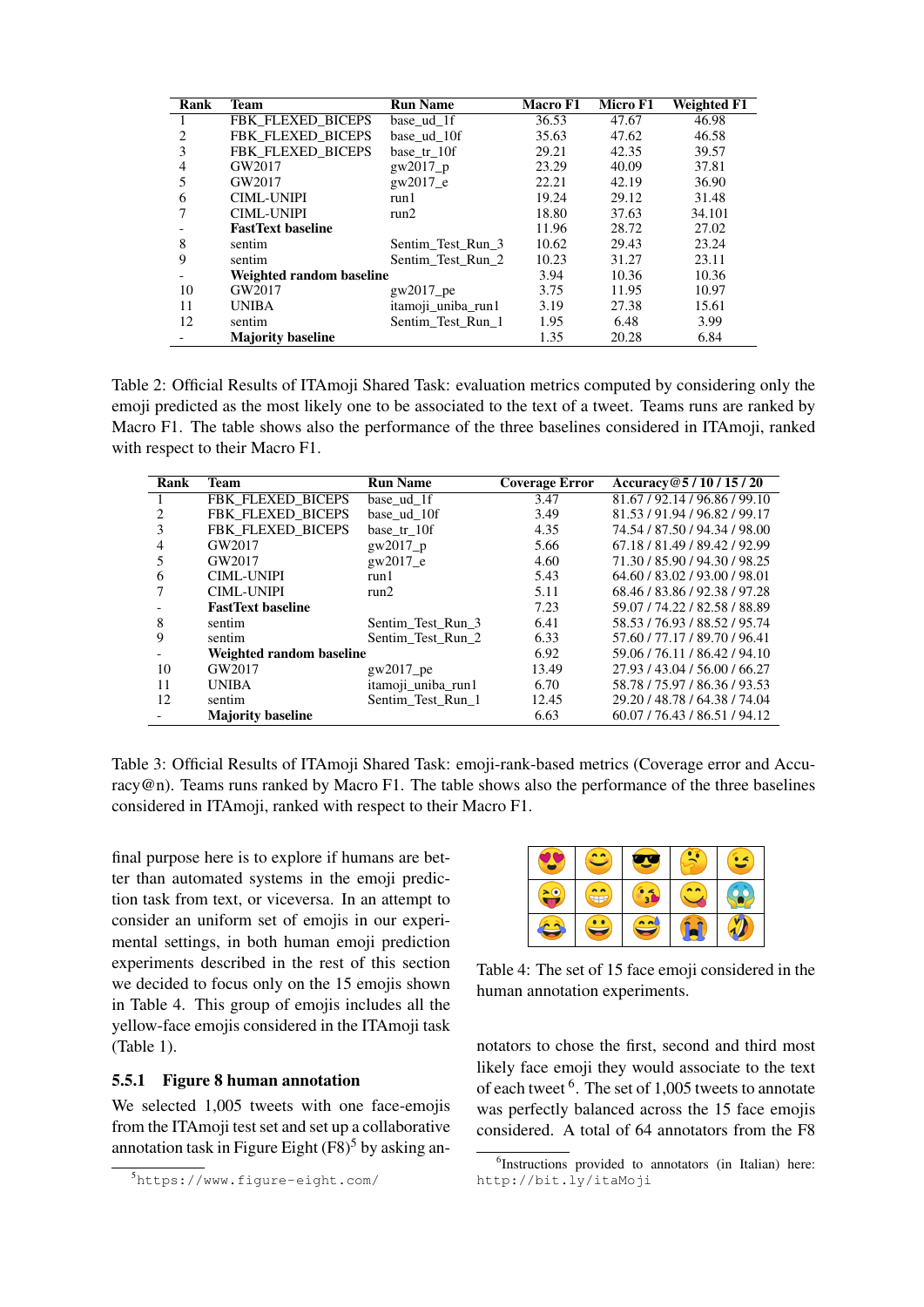platform provided 6,150 evaluations by spotting the 3 most likely face emojis to associate to the text of a tweet.

The Macro F1 of F8 annotators is 24.74. On the same set of 1,005 tweets, the emoji prediction performance of human annotators was better than 9 out of 12 systems submitted to ITAmoji. However, the the best performing system submitted to ITAmoji obtained a Macro F1 of 40.48 on those tweets, suggesting that computational models can perform better than humans in this task.

#### 5.5.2 Twitter human annotation

Thanks to the support and collaboration of the #scritturebrevi Twitter community, we replicated the human annotation experiment carried out in F8 in a "crowdcourcing in the wild" setting. From the end of July to the beginning of September 2018, we posted 485 tweets on the Scritture Brevi Twitter account (*@FChiusaroli*), most of them selected from the same portion of the ITAmoji test set considered in our F8 experiment (see Section 5.5.1). Members of the Scritture Brevi Twitter community were called to participate to a sort of Twitter crowdsourcing game with slogan #ITAmoji che passione and hashtag #ITAmoji. Every day a set of tweets without emoji was posted on the Scritture Brevi Twitter account, and *ITAmojiers* had to post as a *reply* the most likely face emoj they would associate to the text of the posted tweet<sup>7</sup>. The game became viral. We managed to involve more than one hundred users with an average number of valid predictions/replies per tweet equal to 5.4. When the #ITAmoji che passione game ended, we were able to identify for each tweet posted on #scritturebrevi (485 tweets in total) the most-likely face-emoji that the Twitter community would associate. In general, the emoji prediction performance of people from Scritture Brevi Twitter community was better than 8 out of 12 systems submitted to ITAmoji (always on the same set of 485 tweets annotated by that community).

## 5.5.3 Comparing human and automated emoji predictions

In the two experiments just described, we asked humans to identify the face emoji(s) they would associate to the text of a tweet by exploiting differ-

ent approaches to collect data: a controlled collaborative annotation environment in the case of F8 (Section 5.5.1) and a "crowdcourcing in the wild" setting in the case of the Scritture Brevi Twitter community (Section 5.5.2). In Table 5 we compare the emoji prediction performance of human annotators (from both F8 and Scritture Brevi Twitter community) with the performance of the emoji prediction systems submitted to ITAmoji. To perform this comparison we consider the set of 428 tweets of the ITAmoji test set annotated by F8 and the Scritture Brevi Twitter community.

We can notice that human predictions, both from F8 and Scritture Brevi, outperforms most of the automated systems. Moreover, F8 predictions obtain a Macro F1 (24.46) higher than Scritture Brevi Twitter community (22.94). This trend may be related to the fact that F8, in contrast to the #scritturebrevi Twitter community, represents a controlled annotation environment.

## 6 Conclusion

Considered the widespread diffusion of emojis as visual devices useful to provide an additional layer of meaning to social media messages, on one hand, and the unquestionable role of Twitter as one of the most important social media platforms, on the other, we proposed this year at Evalita 2018 ITAmoji, the Italian Emoji Prediction task.

Results of automated systems are in line with ones obtained in the twin shared task proposed for English and Spanish at Semeval 2018 (Barbieri et al., 2018a). The introduction of new experimental emoji-rank based metrics in ITAmoji allowed us to perform a finer-grained evaluation of the systems' emoji prediction quality. Moreover, comparing performances of humans and systems in the emoji prediction task confirms also in an Italian setting the outcomes of a similar experiment proposed for English (Barbieri et al., 2017), suggesting that computational models are able to better capture the underlying semantics of emojis.

## **References**

Catalin Coman Andrei, Nechaev Yaroslav, and Zara Giacomo. 2018. Predicting emoji exploiting multimodal data: Fbk participation in itamoji task. In Tommaso Caselli, Nicole Novielli, Viviana Patti, and Paolo Rosso, editors, *Proceedings of 6th Evaluation Campaign of Natural Language Processing and Speech Tools for Italian. Final Workshop (EVALITA 2018)*, Turin, Italy. CEUR.org.

 $7$ The announce of the "#ITAmoji che passione" game was published on the Scritture Brevi's blog and linked to every posted tweet: https://www.scritturebrevi. it/2018/07/16/itamoji-che-passione/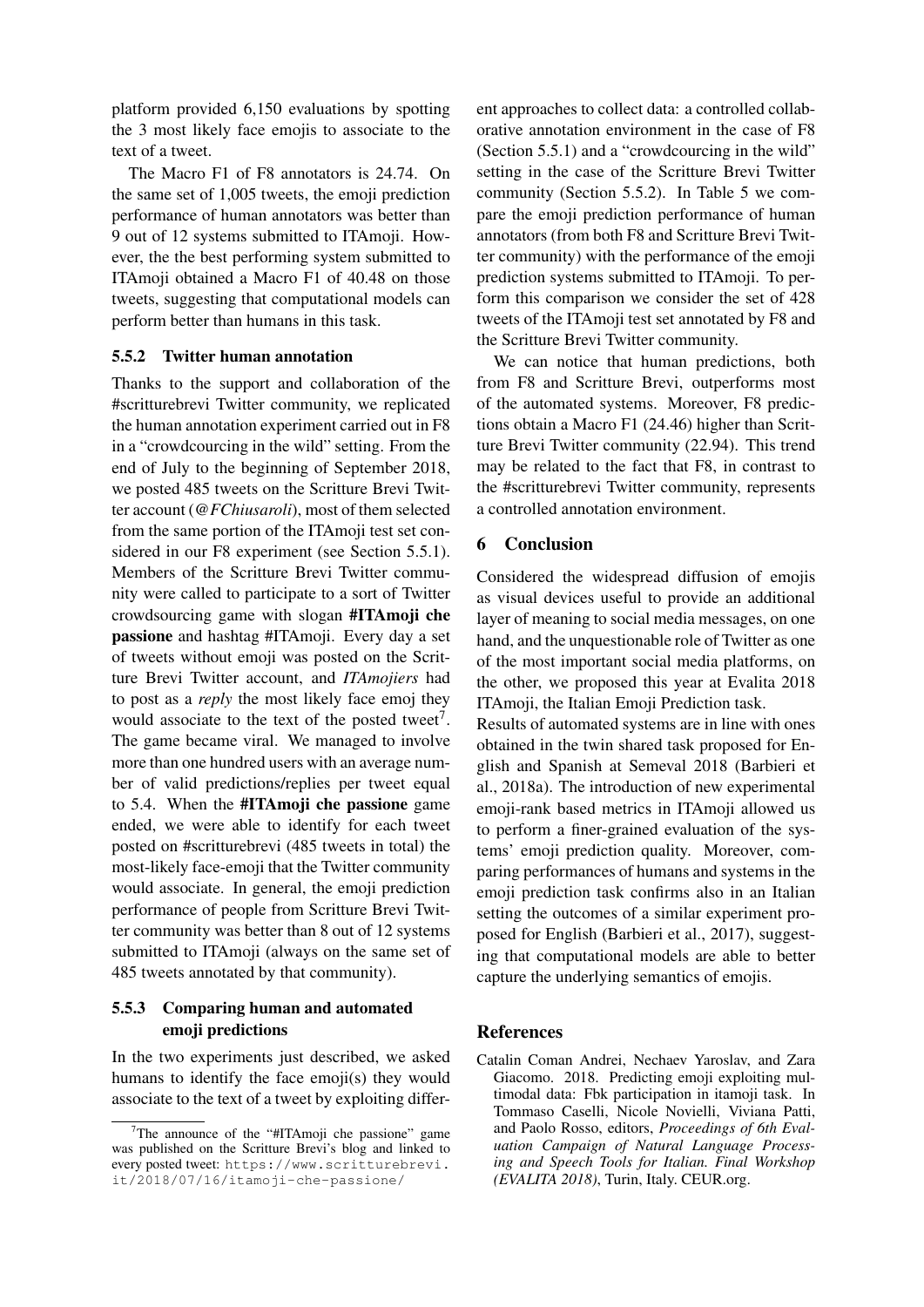| <b>Team</b>                        | <b>Run Name</b>    | <b>Macro F1</b> | Micro F1 | Weighted F1 |
|------------------------------------|--------------------|-----------------|----------|-------------|
| FBK FLEXED BICEPS                  | base ud 1f         | 35.70           | 34.81    | 35.94       |
| FBK FLEXED BICEPS                  | base tr 10f        | 35.03           | 34.81    | 35.36       |
| FBK FLEXED BICEPS                  | base ud 10f        | 34.73           | 34.11    | 34.83       |
| <b>Figure Eight predictions</b>    |                    | 24.46           | 26.40    | 24.57       |
| <b>CIML-UNIPI</b>                  | run 1              | 24.03           | 25.00    | 23.65       |
| <b>Scritture Brevi predictions</b> |                    | 22.94           | 24.06    | 22.99       |
| GW2017                             | $g(w2017_p)$       | 20.40           | 23.13    | 19.97       |
| GW2017                             | $g$ w $2017$ e     | 20.33           | 22.66    | 19.83       |
| <b>CIML-UNIPI</b>                  | run2               | 19.45           | 21.26    | 18.80       |
| sentim                             | Sentim Test Run 2  | 12.17           | 15.19    | 11.59       |
| sentim                             | Sentim_Test_Run_3  | 11.07           | 14.49    | 10.82       |
| GW2017                             | $g$ w $2017$ pe    | 5.01            | 7.48     | 5.02        |
| <b>UNIBA</b>                       | itamoji uniba run1 | 2.95            | 7.47     | 2.84        |
| sentim                             | Sentim Test Run 1  | 2.74            | 4.90     | 2.83        |

Table 5: Performance of human (Scritture Brevi and Figure 8) and automated emoji prediction approaches, compared by considering the set of 428 tweets with face-emoji that are part of the ITAmoji test set and have been annotated by both Figure 8 platform and #scritturebrevi community. Emoji prediction approaches are ranked by decreasing Macro F1.

| Emoji                     | <b>Label</b>                   | Macro F1 | Num.<br><b>Samples</b> | $%$ Samples |
|---------------------------|--------------------------------|----------|------------------------|-------------|
|                           | red heart                      | 75.74    | 5069                   | 20.28       |
| O                         | face with tears of joy         | 57.08    | 4966                   | 19.86       |
| Ø                         | kiss mark                      | 51.71    | 279                    | 1.12        |
| $\mathbb{C}$              | face savoring food             | 48.34    | 387                    | 1.55        |
| Ş                         | rose                           | 46.83    | 265                    | 1.06        |
| ₩                         | sun                            | 44.69    | 319                    | 1.28        |
| V                         | smiling face with heart eyes   | 42.93    | 2363                   | 9.45        |
| 36                        | face blowing a kiss            | 41.61    | 834                    | 3.34        |
| D                         | blue heart                     | 39.26    | 506                    | 2.02        |
| $\ddot{\mathbf{c}}$       | smiling face with smiling eyes | 38.92    | 1282                   | 5.13        |
| $\ddot{\bullet}$          | grinning face                  | 37.74    | 885                    | 3.54        |
| $\mathbf{G}$              | winking face                   | 34.98    | 1338                   | 5.35        |
| $\bigodot$                | beaming face with smiling eyes | 34.47    | 1028                   | 4.11        |
| 貸                         | sparkles                       | 32.31    | 266                    | 1.06        |
| $\sqrt{2}$                | rolling on the floor laughing  | 31.79    | 546                    | 2.18        |
| 小                         | thumbs up                      | 31.55    | 642                    | 2.57        |
| C                         | smiling face with sunglasses   | 30.89    | 700                    | 2.80        |
| $\mathbf{C}$              | flexed biceps                  | 30.75    | 417                    | 1.67        |
| $\mathbf{G}$              | thinking face                  | 29.06    | 541                    | 2.16        |
| B                         | two hearts                     | 27.48    | 341                    | 1.36        |
| Û                         | loudly crying face             | 25.62    | 373                    | 1.49        |
| $\uparrow$ <sub>TOP</sub> | top arrow                      | 24.03    | 347                    | 1.39        |
| $\ddot{\mathbf{c}}$       | grinning face with sweat       | 23.94    | 379                    | 1.52        |
| $\bullet$                 | winking face with tongue       | 23.66    | 483                    | 1.93        |
| \$                        | face screaming in fear         | 22.56    | 444                    | 1.78        |

Table 6: Best F1 score for each emoji / label across all ITAmoji 2018 teams. The fourth and fifth columns respectively show, for each emoji, the number and percentage of test samples present in the test dataset.